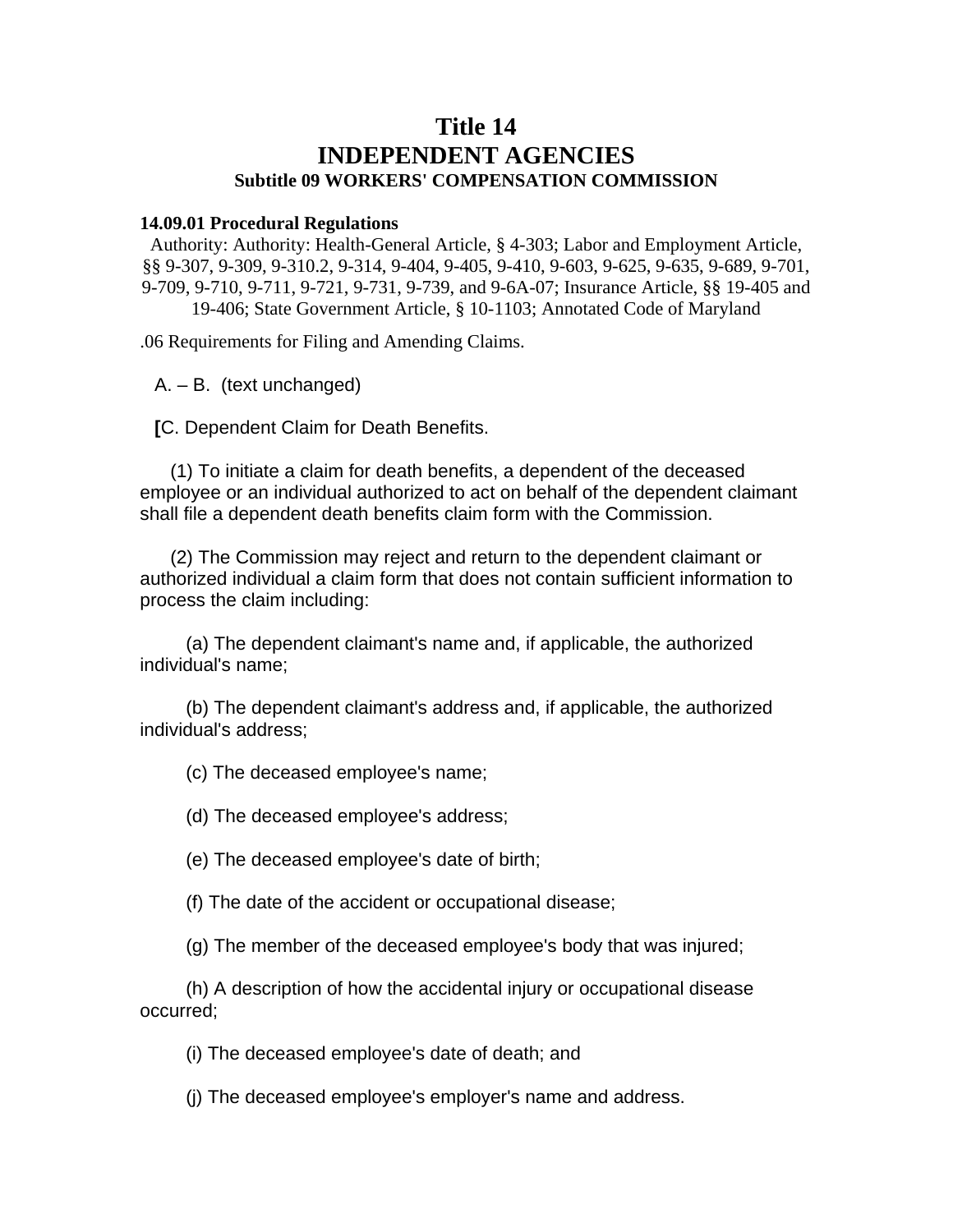(3) If the information set forth in §C(2) of this regulation is unavailable or does not exist the claimant shall:

(a) Enter all zeros (0) in the spaces provided for the information; and

(b) Attach a signed statement certifying that the information is unavailable or does not exist.

(4) Signature.

(a) The dependent claimant or authorized individual shall sign the dependent death benefit claim form.

(b) An authorized individual shall submit documentation establishing his or her authority to act on behalf of the dependent claimant with the claim form.

(5) When completing the dependent death benefits claim form, the dependent claimant or authorized individual shall submit:

(a) An authorization for disclosure of health information signed by the dependent claimant or authorized individual, directing the deceased employee's health care providers to disclose to the dependent claimant's attorney, deceased employee's attorney, the deceased employee's employer, the employer's insurer, or any agent thereof, the deceased employee's medical records that are relevant to:

(i) The member of the body that was injured by an accident or occupational disease, as indicated on the claim form; and

(ii) The description of how the accidental injury or occupational disease occurred, as indicated on the claim form;

(b) A certification of funeral expenses, if the dependent claimant is making a claim for funeral benefits, which shall:

(i) Include the name of the deceased employee;

(ii) Include an attached itemized statement of the services performed and corresponding costs;

(iii) Be signed by the provider of the funeral services or undertaker;

(iv) Be signed by the person authorizing the burial or other services; and

(v) Be notarized;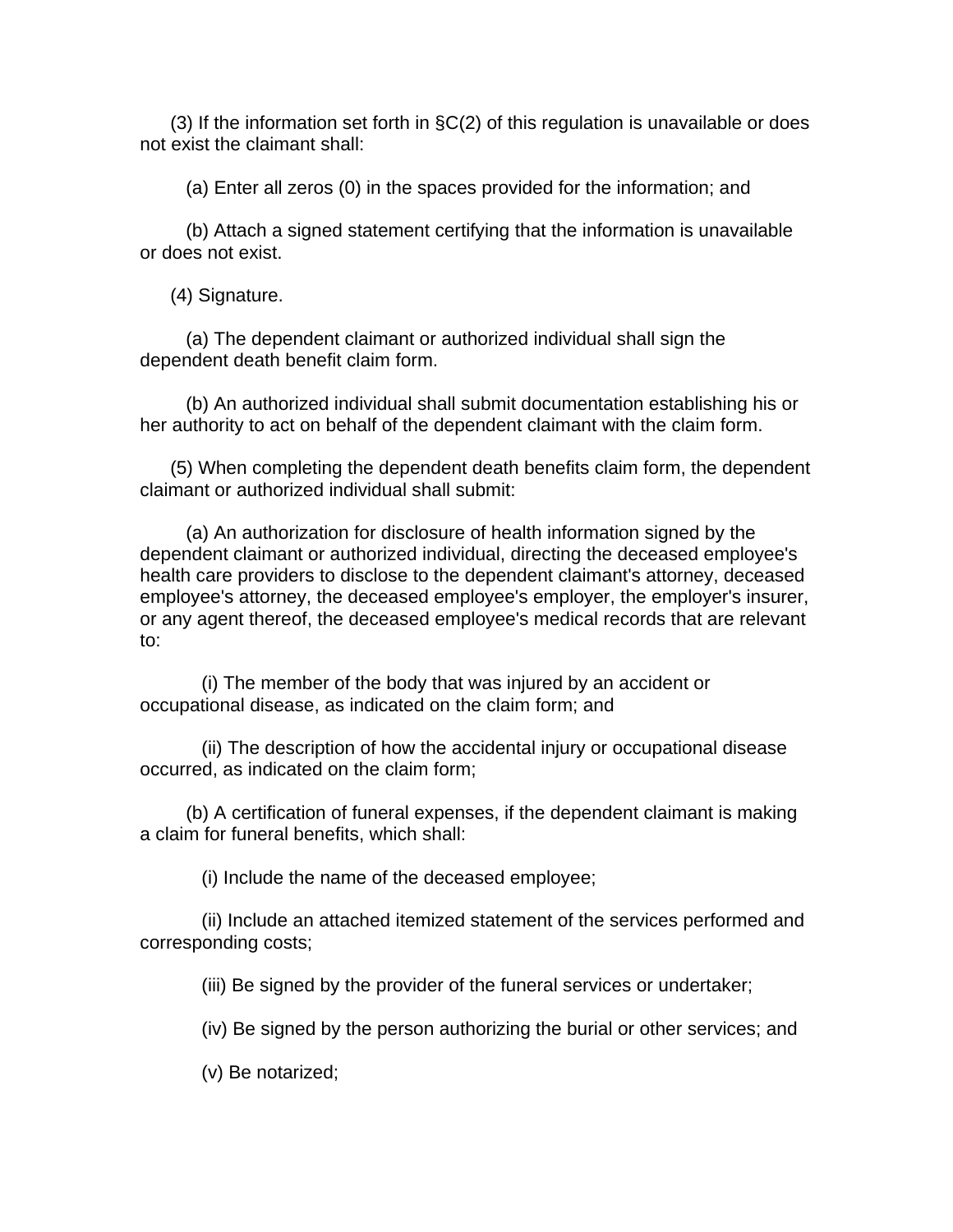(c) A certified copy of the certificate of death for the deceased employee;

(d) A certified copy of the certificate of marriage for the dependent claimant and deceased employee, if the dependent claimant is the surviving spouse of the employee; and

(e) A certified copy of the certificate of birth for the dependent claimant, if the dependent claimant is the surviving child of the deceased employee.

(6) Revocation of Authorization.

(a) A dependent claimant or authorized individual may revoke an authorization for disclosure of health information in writing.

(b) The dependent claimant or authorized individual shall serve a copy of the written revocation on all the parties in the case.

(7) The Commission shall reject and return to the dependent claimant or authorized individual a dependent death benefits claim form that does not contain a signed authorization for disclosure of health information.

(8) Date of Filing.

(a) A claim is considered filed on the date that a completed and signed claim form, including the signed authorization for disclosure of health information, is received by the Commission.

(b) The Commission's date of receipt is determined by the date stamp affixed on the claim form.

(9) Electronic Submission.

(a) A dependent death benefits claim that is submitted electronically is not considered filed until the signed claim form, including the signed authorization for disclosure of health information, is received by the Commission.

(b) The Commission's date of receipt is determined by the date stamp affixed on the claim form.

D. Claim for Funeral Benefits Only.

(1) If the deceased employee has no dependents, any person or entity responsible for paying, or who has paid, the deceased employee's funeral expenses, may initiate a claim for funeral benefits by filing with the Commission a signed funeral benefits only claim form certifying that the information submitted on the form is accurate.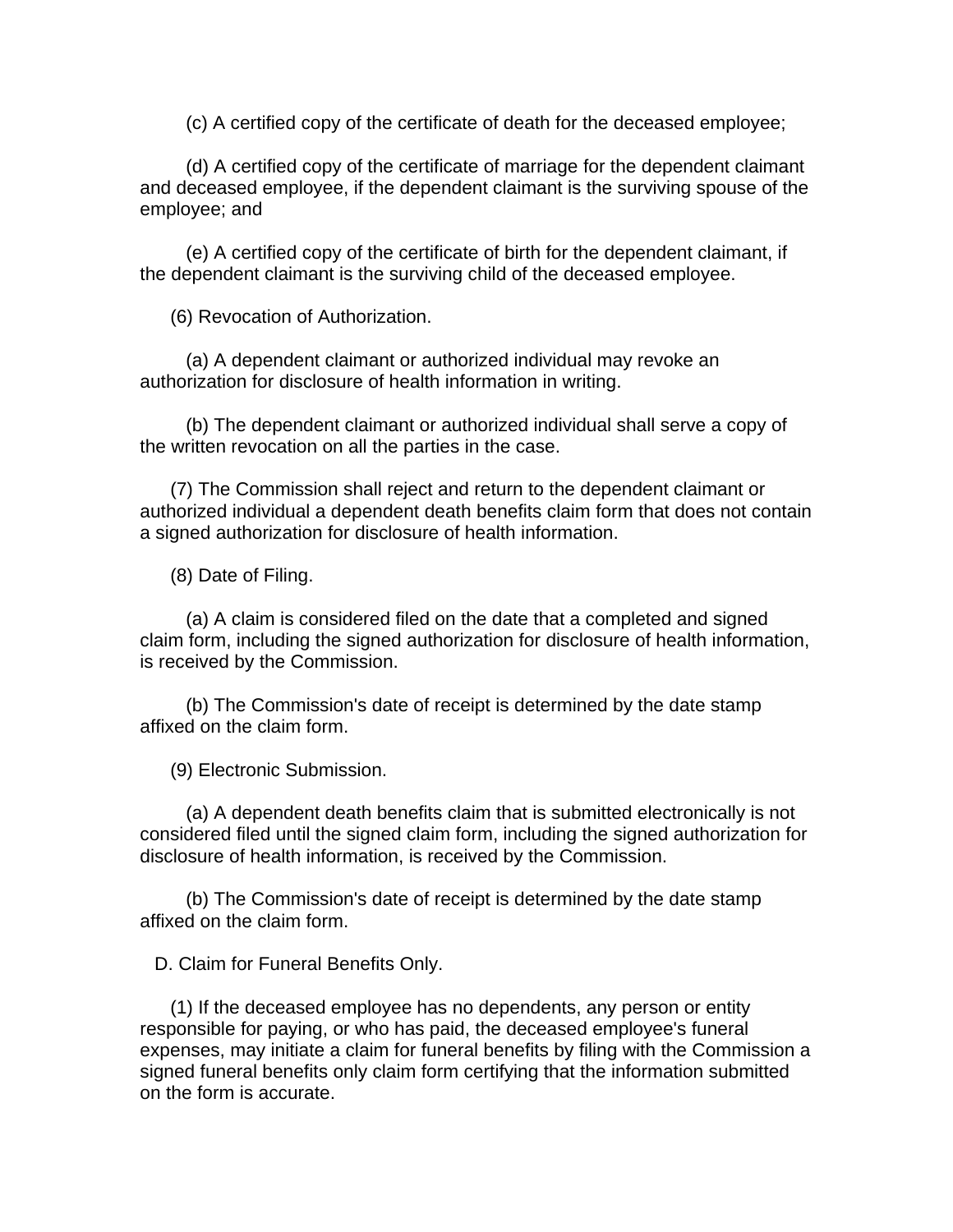(2) The Commission may reject and return to the filing party a funeral benefits only claim form that does not contain sufficient information to process the claim including:

(a) The filing party's name and address;

(b) The deceased employee's name and address;

(c) The deceased employee's employer's name and address;

(d) The date of accident or occupational disease; and

(e) The deceased employee's date of death.

(3) When the information set forth in §D(2) of this regulation is unavailable or does not exist the claimant shall:

(a) Enter all zeros (0) in the spaces provided for the information; and

(b) Attach a signed statement certifying that the information is unavailable or does not exist.

(4) When completing the funeral benefits only claim form the filing party shall attach a certification of funeral expenses, which shall:

(a) Include the name of the deceased employee;

(b) Include an attached itemized statement of the services performed and corresponding costs;

(c) Be signed by the provider of the funeral services or undertaker;

(d) Be signed by the person authorizing the burial or other services; and

(e) Be notarized.**]**

## ALL NEW

*.06-1 Death and Funeral Benefits.* 

*A. Election for Counties and Municipal Corporations* 

*(1) A county or municipal corporation may elect for the death benefits provisions of Labor and Employment Article, §§ 9-683.1 through 9-683.5, Annotated Code of Maryland, to apply to its public safety employees subject to the statutory presumption set forth in § 9-503.*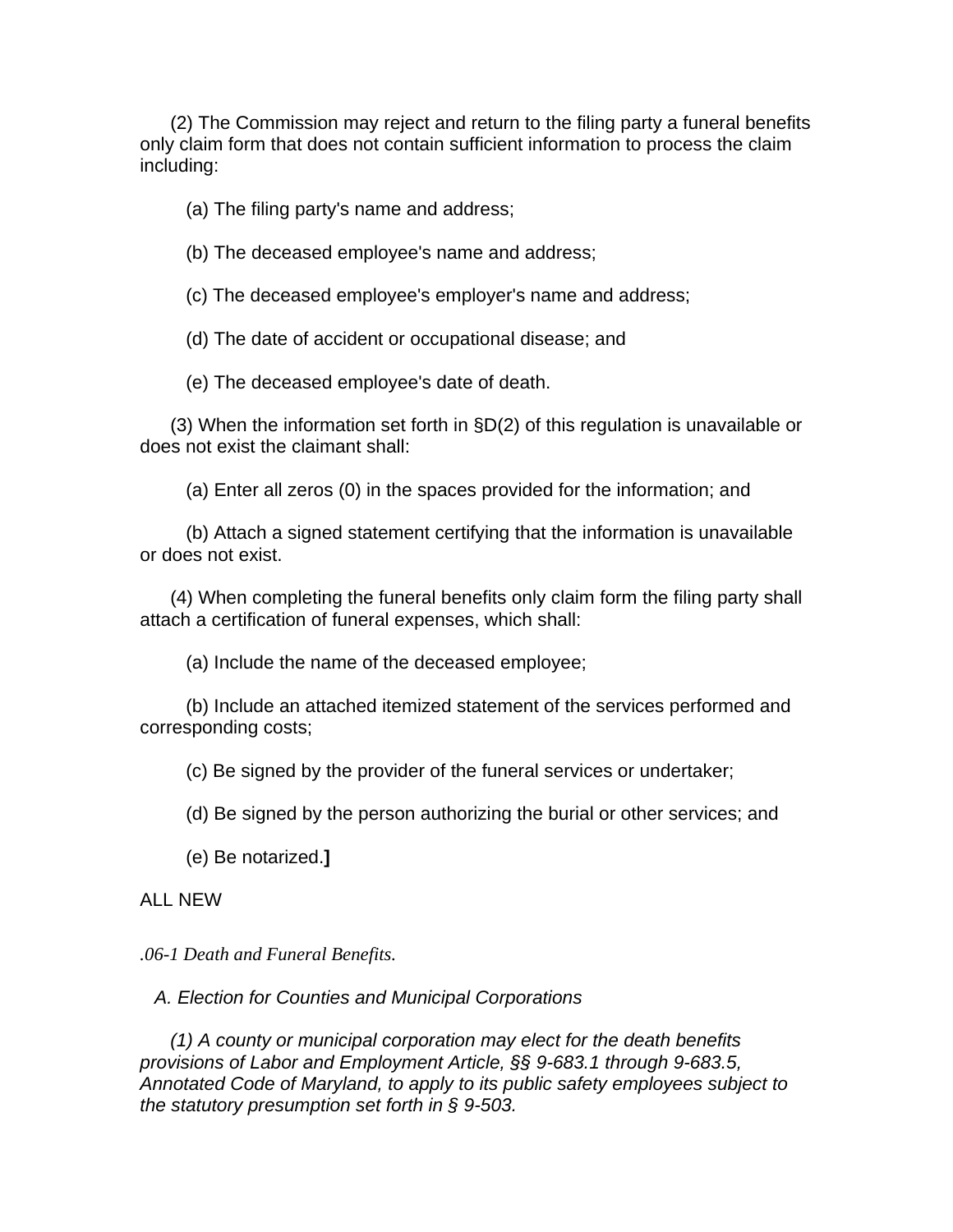*(2) A county or municipal corporation may make this election by:* 

*(a) Completing an online form, available at the Commission's website; and* 

*(b) Attaching a copy of the county or municipal corporation's ordinance or resolution making the election*.

*(3) The Commission shall issue a date-stamped notice advising the county or municipal government of its receipt of the election.* 

*(4) The date stamp of the Commission's notice will be used as the effective date of the election.* 

*(5) All death benefit claims arising out of a death that occurred after the date of election are subject to the death benefits provisions set forth in Labor and Employment Article, §§ 9-683.1 through 9-683.5.* 

*B. Dependent Claim for Death Benefits.* 

*(1) To initiate a claim for death benefits, a dependent of the deceased employee or an individual authorized to act on behalf of the dependent claimant shall file a dependent death benefits claim form with the Commission.* 

*(2) The Commission may reject and return to the dependent claimant or authorized individual a claim form that does not contain sufficient information to process the claim including:* 

*(a) The dependent claimant's name and, if applicable, the authorized individual's name;* 

*(b) The dependent claimant's address and, if applicable, the authorized individual's address;* 

*(c) The deceased employee's name;* 

*(d) The deceased employee's address;* 

*(e) The deceased employee's date of birth;* 

*(f) The date of the accident or occupational disease;* 

*(g) The member of the deceased employee's body that was injured;* 

*(h) A description of how the accidental injury or occupational disease occurred;*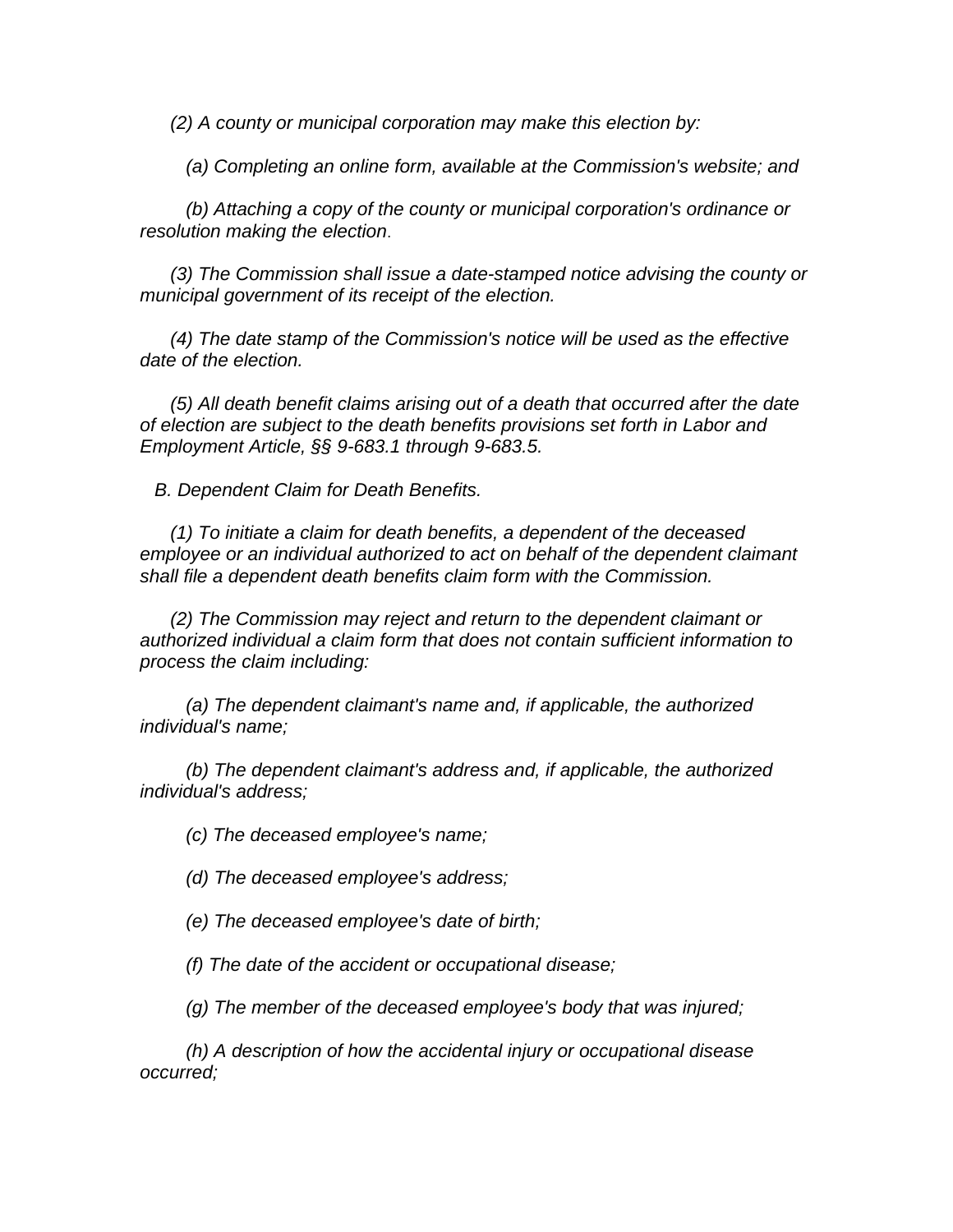*(i) The deceased employee's date of death; and* 

*(j) The deceased employee's employer's name and address.* 

*(3) If the information set forth in §B(2) of this regulation is unavailable or does not exist the claimant shall:* 

*(a) Enter all zeros (0) in the spaces provided for the information; and* 

*(b) Attach a signed statement certifying that the information is unavailable or does not exist.* 

*(4) Signature.* 

*(a) The dependent claimant or authorized individual shall sign the dependent death benefit claim form.* 

*(b) An authorized individual shall submit documentation establishing his or her authority to act on behalf of the dependent claimant with the claim form.* 

*(5) Submission of Supporting Documentation.* 

*(a) When completing the dependent death benefits claim form, the dependent claimant or authorized individual shall submit:* 

*(i) An authorization for disclosure of health information signed by the dependent claimant or authorized individual, directing the deceased employee's health care providers to disclose to the dependent claimant's attorney, deceased employee's attorney, the deceased employee's employer, the employer's insurer, or any agent thereof, the deceased employee's medical records that are relevant to:* 

*1. The member of the body that was injured by an accident or occupational disease, as indicated on the claim form; and* 

*2. The description of how the accidental injury or occupational disease occurred, as indicated on the claim form;* 

*(ii) A certification of funeral expenses, if the dependent claimant is making a claim for funeral benefits, which shall:* 

*1. Include the name of the deceased employee;* 

*2. Include an attached itemized statement of the services performed and corresponding costs;*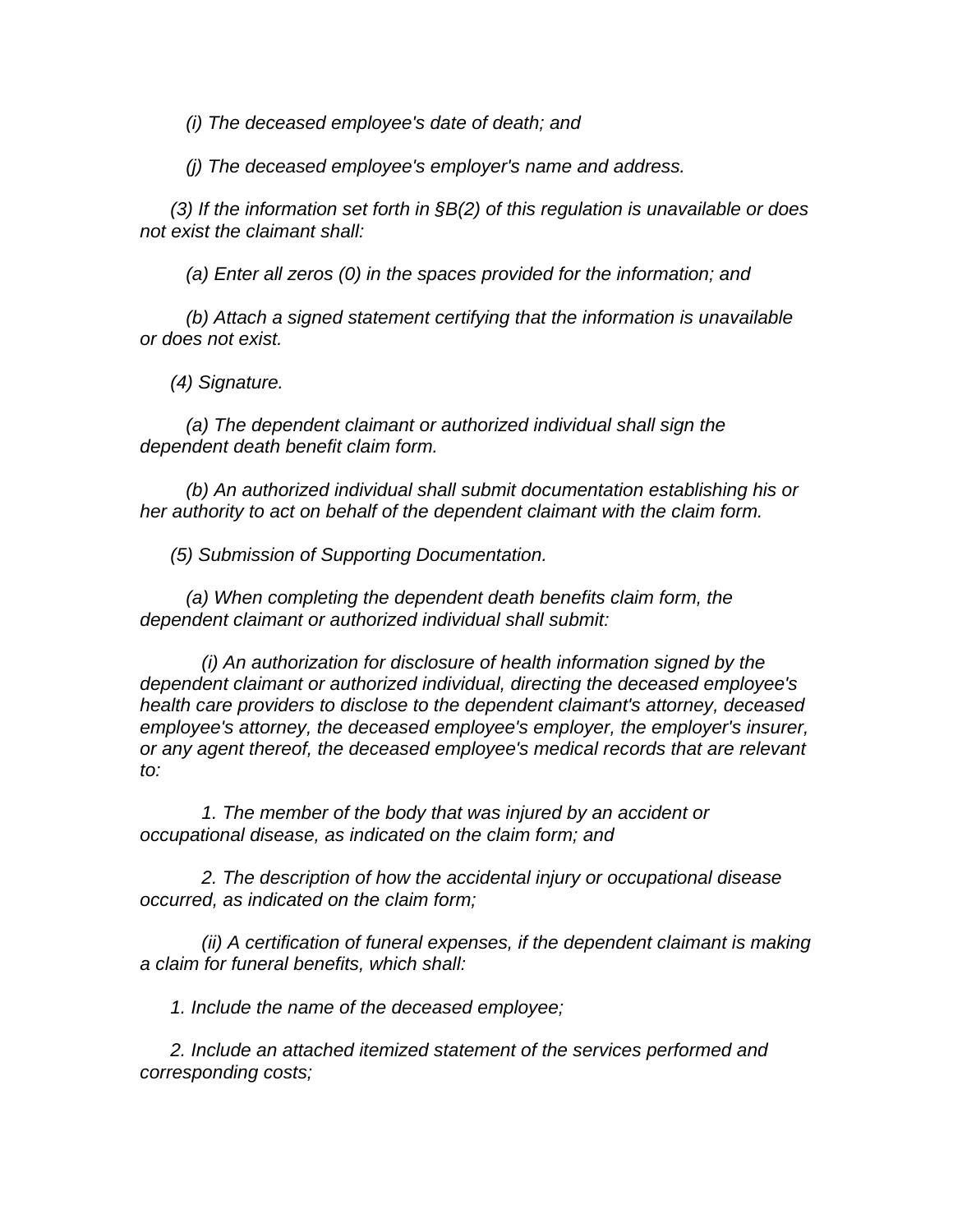*3. Be signed by the provider of the funeral services or undertaker;* 

*4. Be signed by the person authorizing the burial or other services; and* 

*5. Be notarized;* 

*(iii) A certified copy of the certificate of death for the deceased employee;* 

*(iv) A certified copy of the certificate of marriage for the dependent claimant and deceased employee, if the dependent claimant is the surviving spouse of the employee; and* 

*(v) A certified copy of the certificate of birth for the dependent claimant, if the dependent claimant is the surviving child of the deceased employee.* 

*(b) Prior to the scheduled hearing on the death claim, the dependent claimant or authorized individual who filed the claim shall submit:* 

*(i) Proof of family income at the date of the accidental personal injury or disablement;* 

*(ii) An affidavit attesting to the authenticity of the documents submitted as proof of family income; and* 

*(iii) If applicable, copies of any legal documents or orders directing the deceased employee to pay child support or alimony.* 

*(c) Proof of family income may include:* 

*(i) Payroll stubs or wage records covering the 14-week period prior to the accidental injury or date of disablement;* 

*(ii) W-2s;* 

*(iii) 1099 forms or other evidence of earnings from self-employment; and* 

*(iv) Tax returns.*

*(d) If the dependent claimant or authorized individual does not have access to proof of income records for some alleged dependent claimants, the dependent claimant or authorized individual shall submit evidence demonstrating the efforts made to obtain these records, including any Commission subpoenas.* 

*(6) Revocation of Authorization.*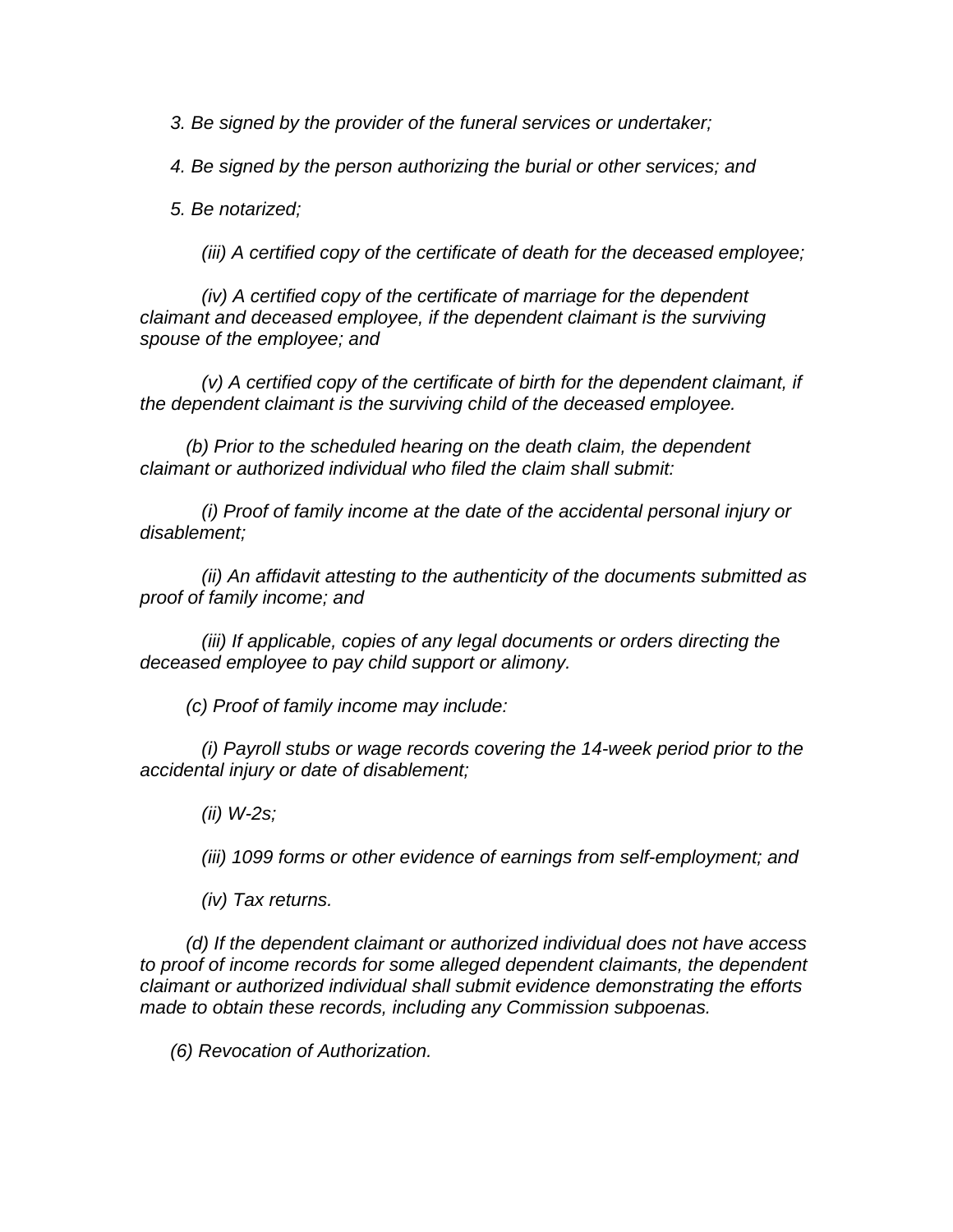*(a) A dependent claimant or authorized individual may revoke an authorization for disclosure of health information in writing.* 

*(b) The dependent claimant or authorized individual shall serve a copy of the written revocation on all the parties in the case.* 

*(7) The Commission shall reject and return to the dependent claimant or authorized individual a dependent death benefits claim form that does not contain a signed authorization for disclosure of health information.* 

*(8) Date of Filing.* 

*(a) A claim is considered filed on the date that a completed and signed claim form, including the signed authorization for disclosure of health information, is received by the Commission.* 

*(b) The Commission's date of receipt is determined by the date stamp affixed on the claim form.* 

*(9) Electronic Submission.* 

*(a) A dependent death benefits claim that is submitted electronically is not considered filed until the signed claim form, including the signed authorization for disclosure of health information, is received by the Commission.* 

*(b) The Commission's date of receipt is determined by the date stamp affixed on the claim form.* 

*C. Claim for Funeral Benefits Only.* 

*(1) If the deceased employee has no dependents, any person or entity responsible for paying, or who has paid, the deceased employee's funeral expenses, may initiate a claim for funeral benefits by filing with the Commission a signed funeral benefits only claim form certifying that the information submitted on the form is accurate.* 

*(2) The Commission may reject and return to the filing party a funeral benefits only claim form that does not contain sufficient information to process the claim including:* 

*(a) The filing party's name and address;* 

*(b) The deceased employee's name and address;* 

*(c) The deceased employee's employer's name and address;*